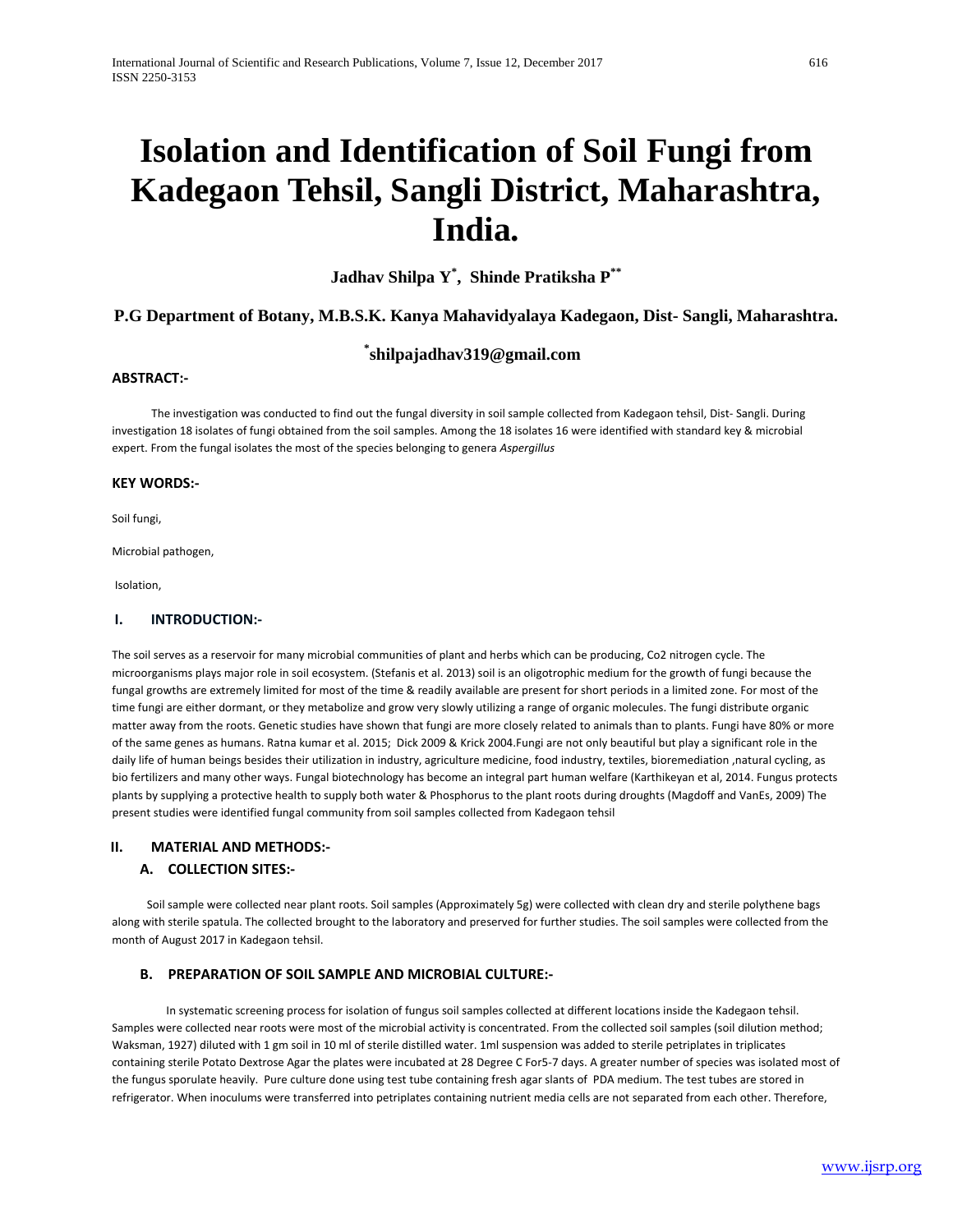there develop mixed colonies. Hence isolation of pure culture from mixed colonies is rather difficult therefore spread plate technique is employed for pure culture.

#### **C. IDENTIFICATION OF FUNGI:-**

 The isolated were identified to the genus level and to the species when possible on the basis of macro morphological ( the colonies were examined for slow or for rapid growth, topography (Flat, heaped, regularly or irregularly folded), texture (east like, powdery, granular, velvety or cottony), surface pigmentation and reverse pigmentation and micro morphological (Hyphae, macro conidia, chlamydospores and other special fungal structure) characteristics using suitable media, slide culture and the most updated keys for identification. The identified fungi confirmed with microbial expert. And also with the help of standard book Illustration of Fungi by classification system.

#### **III. RESULTS AND DISCUSSION:-**

The study aimed that the isolation of soil fungi from Kadegaon tehsil grown in vitro during the period of August 2017. Isolated fungi was identified by some key with help of standard books. During investigation 18 isolates obtained from the soil samples. 16 were identified with standard key and microbial expert. From the fungal isolates the most of the species belonging the genera *Aspergillus* were dominant.

 Soil is a multi-layered surface complex of mineral and organic constituents present in solid liquid and gaseous states. The mineral portion of soil results from the actions of Weathering and erosion on rock (Dannis, 2012). Broad soil type and, slit or clay is defined as largest to smallest of particle size. These particles pack loosely, and pour spaces, and plant roots are particular habitats for microorganisms, often in bio films. Soil also contains plants, animal carcasses and manmade materials.

 A gram of garden soil can contain around 1 million fungi such as yeasts, and moulds fungi have no chlorophyll and are not able to photosynthesis. They can no use atmospheric carbon dioxide as a source of carbon; they are chemo heterotrophic meaning that, like animals. They require a chemical source of energy rather than being able to use light as an energy source as well as organic substrates to gate carbon for growth and development. Many fungi are parasitic, often causing disease to their living host plant although some have beneficial with plants. Where ever adequate moisture, temperature and organic substrates are available fungi are present. Diversity of most groups of fungi tends to increase in tropical regions, but detailed studies are only in their infancy (Issac et al, 1993) from the mycelia the fungi is able to throw its fruiting, the visible part above the soils (e.g. Mushrooms, toad stools, puffballs), which may contain millions of spores.

 Present study carried out for an effort to understand the soil fungal diversity in Kadegaon tehsil. The environmental, moisture, organic carbon an nitrogen play an important role in distribution of mycoflora. The soil moisture has a direct effect on the population of fungi positively hence, at higher moisture the tolerance and colonization is badly affected. (Adams et al, 1999) Several reviews exist of recent, successful techniques for isolating fungi from nature (Labeda, 1992). (Seifert, 1992) includes basic techniques for isolating specific taxonomic groups and from specific habitat and (Bacon 1992) in discussing the endophytic fungi of grasses, includes techniques that cloud be apply to other substrates. As above Bills and (Polishook 1994) have demonstrated the value of particle filteration for the isolation of diverse fungi.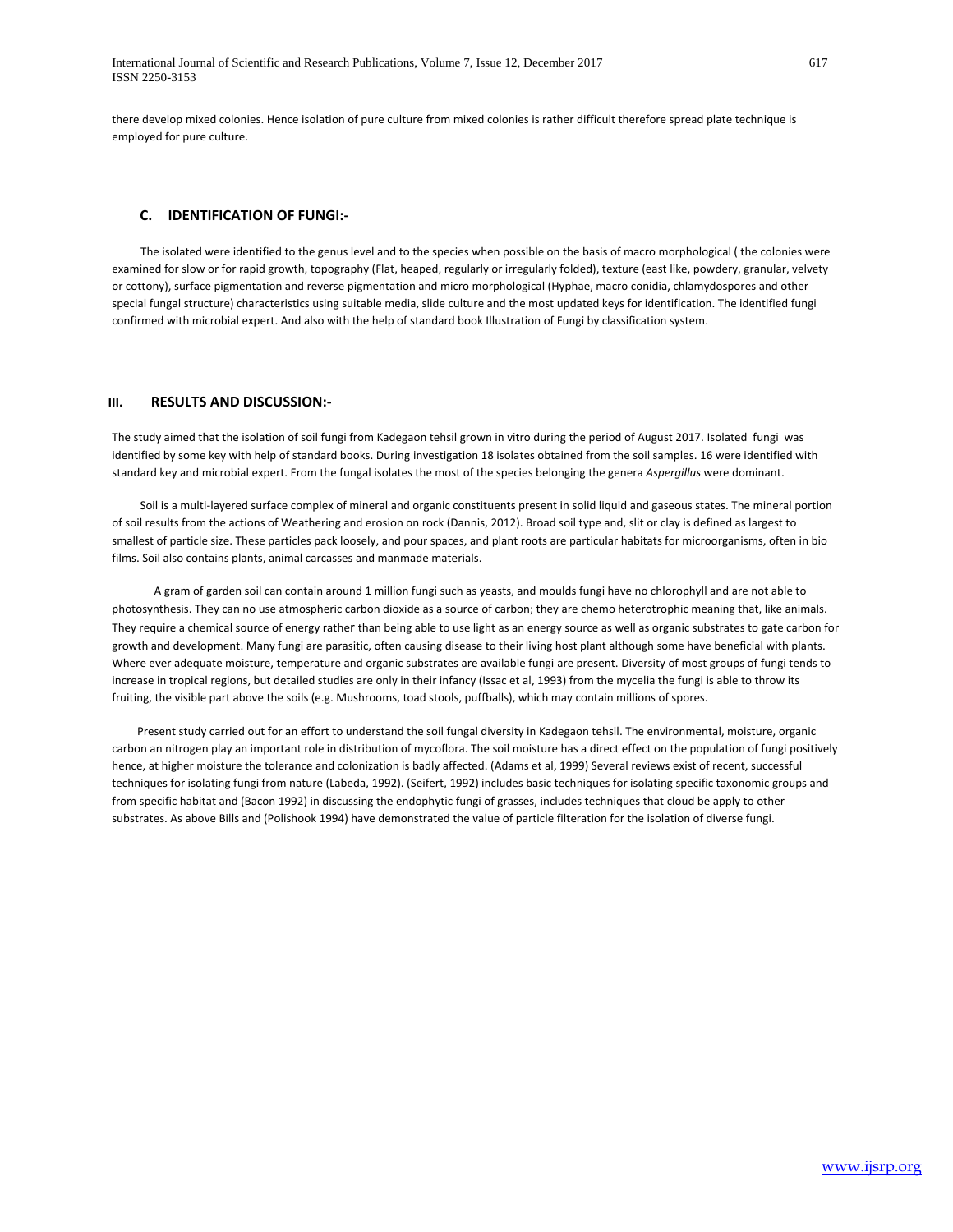|                       |                |             |                   | <b>Nature of</b> | Conidia          | Name Of              |
|-----------------------|----------------|-------------|-------------------|------------------|------------------|----------------------|
| Area                  | Sr. No         | <b>Size</b> | Colour            | Hyphae           | <b>Shape</b>     | the species          |
|                       |                |             |                   |                  |                  |                      |
|                       |                |             |                   |                  |                  | Aspergillus          |
|                       | $\mathbf{1}$   | Medium      | <b>Black</b>      | Non-Septate      | Rough, Irregular | niger                |
| Sagreshwar            |                |             |                   |                  |                  |                      |
| Abhayarnya area       |                |             |                   |                  |                  | Aspergillus          |
| soil                  | $\overline{2}$ | Small       | Gray-Green        | Non-Septate      | Irregular        | fumigates            |
|                       |                |             |                   |                  |                  | Penicillium          |
|                       | 3              | Medium      | <b>Blue-Green</b> | Non-Septate      | Oval             | Crysogenum           |
|                       | 4              | Medium      | <b>Black</b>      |                  | Rough, Irregular | Aspergillus<br>Niger |
|                       |                |             |                   | Non-Septate      |                  | Aspergillus          |
| Dongrai-              | 5              | Large       | Green             | Non-Septate      | Globose          | Clavatus             |
| Kadegaon area         |                |             |                   |                  |                  | Penicillium          |
|                       | 6              | Medium      | <b>Blue-Green</b> | Non-Septate      | Oval             | Crysogenum           |
| soil sample           |                |             |                   |                  |                  |                      |
|                       |                |             |                   |                  |                  | Rhizopus             |
|                       | $\overline{7}$ | Small       | <b>Black</b>      | Non-Septate      | Oval             | Stolonifer           |
| Amrapur area          |                |             |                   |                  |                  |                      |
| soil sample           | 8              | Medium      | <b>Black</b>      | Non-Septate      |                  | Aspergillus<br>Niger |
|                       |                |             |                   |                  | Rough, Irregular |                      |
|                       |                |             |                   |                  |                  |                      |
|                       |                |             |                   |                  |                  | Rhizopus             |
|                       | 9              | Medium      | Brown             | Non-Septate      | Globose          | Oryzae               |
| <b>Sugar factory-</b> |                |             |                   |                  |                  |                      |
| wangi area soil       |                |             |                   |                  |                  | Aspergillus          |
| sample                | 10             | Medium      | <b>Black</b>      | Non-Septate      | Irregular        | Sydowii              |
|                       |                |             |                   |                  |                  |                      |
|                       |                |             |                   |                  |                  | Aspergillus          |
|                       | 11             | Medium      | <b>Black</b>      | Non-Septate      | Rough, Irregular | Niger                |
|                       |                |             |                   |                  |                  | Penicillium          |
| Chauranginath-        | 12             | Medium      | <b>Blue-Green</b> | Non-Septate      | Oval             | Crysogenum           |
| Sonsal area soil      |                |             |                   |                  |                  |                      |
| sample                | 13             | Medium      | White             | Non-Septate      | Ellipsoidal      | Mucor spp            |
|                       |                |             |                   |                  |                  | Rhizopus             |
|                       | 14             | Small       | <b>Black</b>      | Non-Septate      | Oval             | Stolonifer           |
|                       |                |             |                   |                  |                  | Aspergillus          |
|                       | 15             | Medium      | <b>Black</b>      | Non-Septate      | Rough, Irregular | niger                |
| Nerli area soil       |                |             |                   |                  |                  |                      |
| sample                |                |             |                   |                  |                  | Aspergillus          |
|                       | 16             | Small       | Gray-Green        | Non-Septate      | Irregular        | Fumigates            |

## **TABLE:- THE COLONY MORPHOLOGY OF DIFFERENT SPECIES ISOLATED FROM DIFFERENT LOCATION IN KADEGAON TEHSIL.**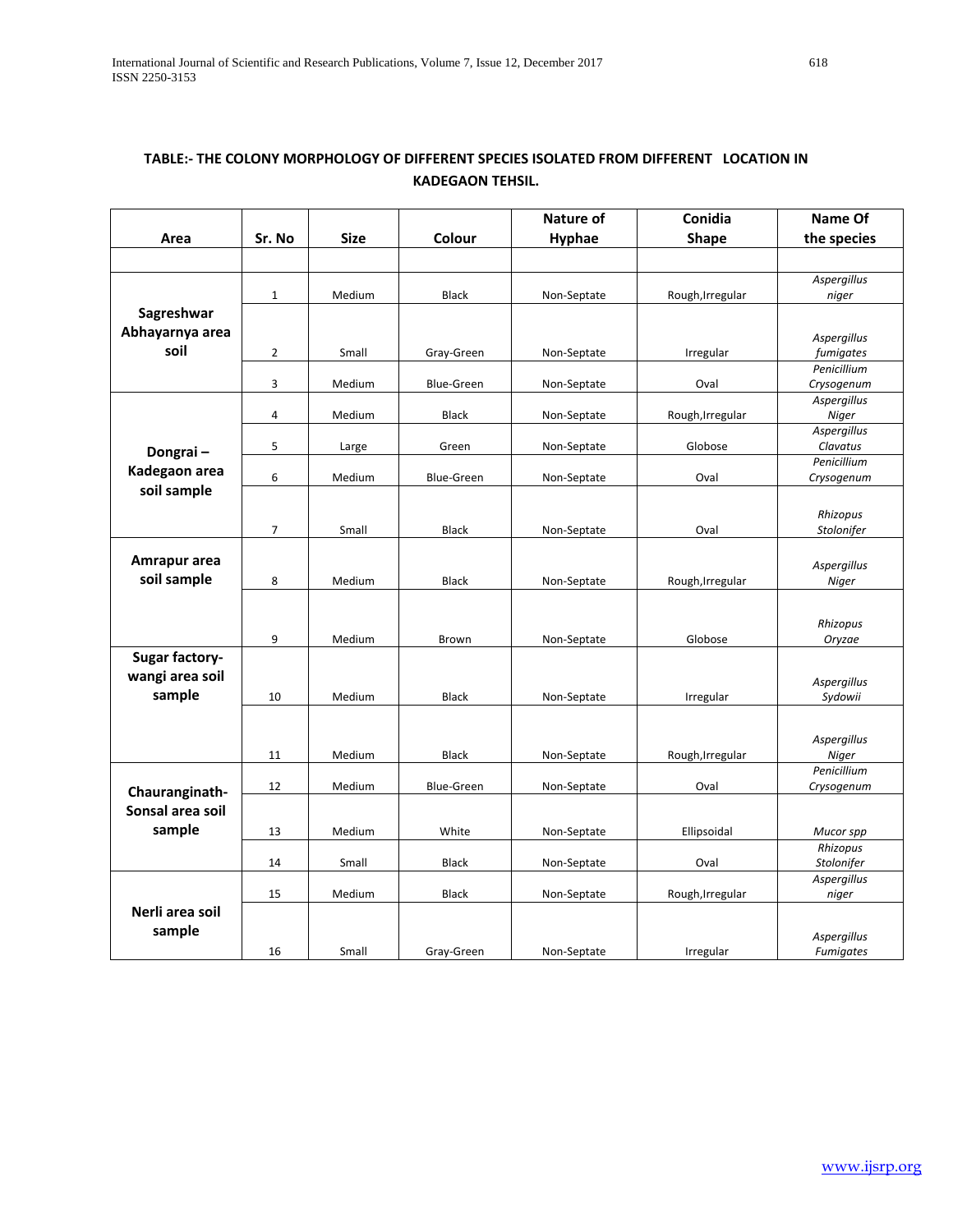#### **ACKNOWLEDGMENT:-**

 We, the authors sincere thanks to Dr. Mrs. M.M. Ghatge, Dr. Mr. R.R. Jadhav, and Dr. Mr. V.S. Salunkhe and also thankful to our M.B.S.K College kadegaon for helping to do the research work.

#### **REFERENCES:-**

[1] Adams, C.P., Bamford, K.M. & Early, M.P.1990. Principles Horticulture (3<sup>rd</sup> Ed),

Utterworth Heineman, p. 25.

[2] Bacon, G.W. 1990. Isolation, culture and maintenance of endophytic fungi

of grasses In: Isolation of biothechnological organisms from nature. Ed. By

P. Labeda, McGraw-Hill, New York, USA

[3] Dick, R. 2009. Lecture on soil fungus in soil nicrobiology personal collection

of R. Dick, The Ohio state University School of environment and Natural

Resources, Columbus, OH

- [4] Issac, S.J.C. Frankland, R. Watling, and A. J. S. Whalley. 1993. Aspects of Tropical mycology Cambridge University press, Cambridge, U.K.
- [5] Karthikeyan, P., Kanimozhi, K., Senthikumar, G., Panneerselvam, A 2009. Building soils for Ashok, G.2014. Optimization of Better soil: sustainable soil Enzyme production in Trichodermaviride using carbon and nitrogen source. Int. J. Curr. Microbiol. App. Sci., 3(1):88-95.
- [6] Kirk, J. L, Beaudette, L.A, Hart, M., Moutoglis, P., Klironomos J.M., Lee, H. and Trevor ,J.T.2004.Methods of studying soil microbial diversity.
- [5] Labeda, D.P. 1996. DNA relatedness among vertical-forming streptomycesspecies (formerly streptoverticillium species). Int. J. Syst. Bacteriol., 46:699-703.
- [6] Magdoff, F and Van Es, H. Management, chapted; the Living soil (3rd ed).sustainable Agricultural network, Handbook series book 10.SARE sustainable Agricuture Research &Education: Beltsville, Maryland.
- [7] Polishook, J.D. and Bills, G.F. 1994. Abundance and diversity of microfungi in leaf litter of a lowlandrain forest in Costa Rica. Mycologia, 86:187-198.
- [8] Ratna Kumar, P.K., Hemant, G.P.Shiny Niharika and Samuel, K. Kolli. 2015 Isolation and identification of soil micoflora in agricultural fields at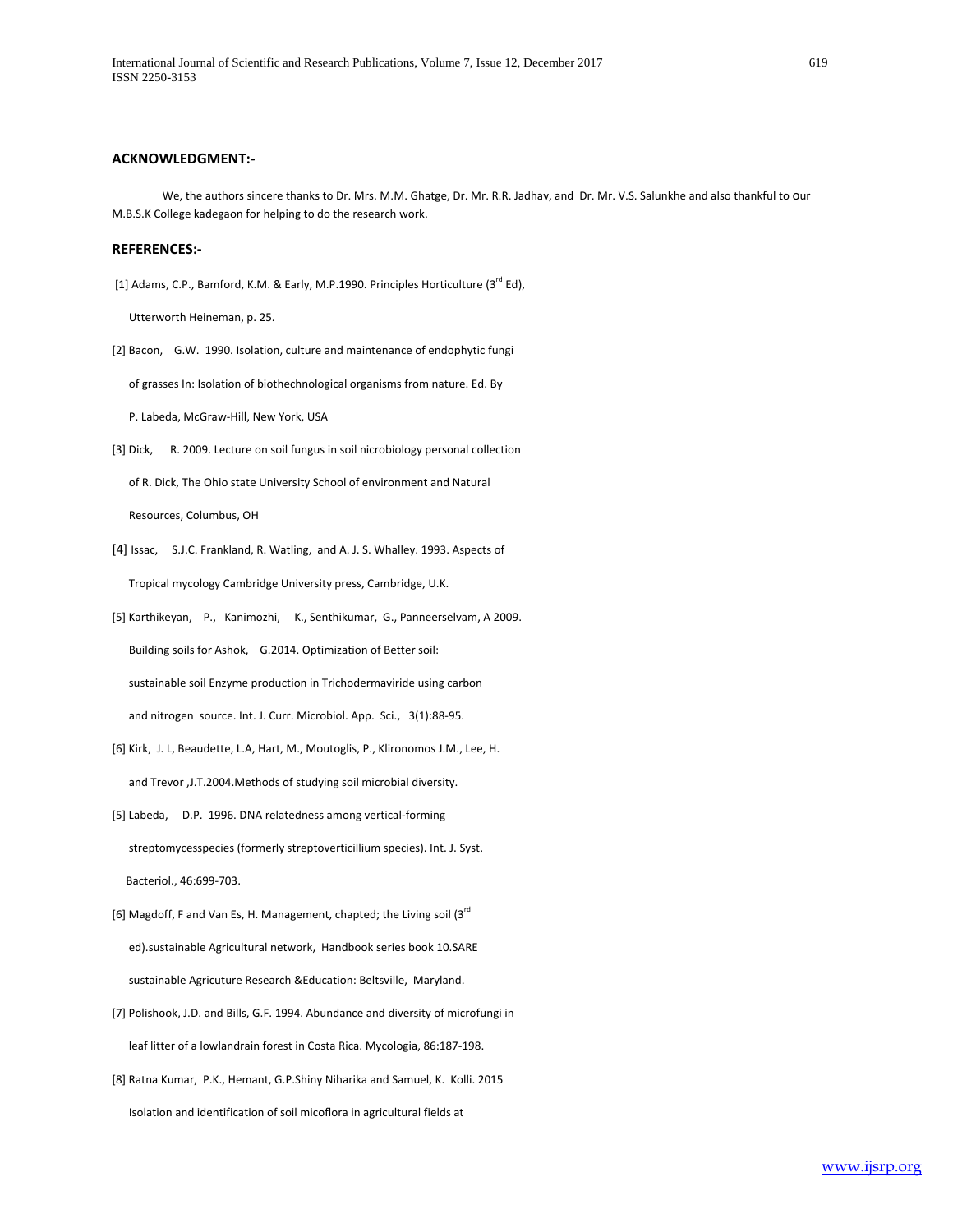Tekkali Mandal Srikakulam District. Int. J. Adv. Pharmacol, 1492);484-

490.

[9] Seifert, K.A 1992. Isolation of filamentous fungi, in: D.P Labeda

biotechnologcalorganisms from nature. MC-Grow- Hill, New York. PP. 21-

51.

[10] Stefanis, C.,Alexopoulos, A.,Voidarou, C., Vavias, S. & Bezirtzoglou, E.

2013. Principal methods for isolation and identification of soil microbial

communities. Folia Microbial., (Praha) 58(1):61-8 Doi: 10.1007/s 12223-

012-0179-5.

[11] Waksman, S.A 1927. Principle of soil microbial., Williams & Wilkins Co.

Baltimore, Md. Pp. 1-65

#### **AUTHORS:-**

**First Author:**- jadhav Shilpa Yuvraj, M.sc II Department of Botany M.B.S.K.Kanya Mahavidyalaya Kadegaon.

shilpajadhav319@gmail.com

**Second Author:**- shinde Pratiksha Pandurang, M.sc II Department of Botany M.B.S.K.Kanya Mahavidyalaya Kadegaon.

shindepratiksha231304@gmail.com

**Correspondence Auther:-** Jadhav shilpa yuvraj, [shilpajadhav319@gmail.com](mailto:shilpajadhav319@gmail.com) 9604651340